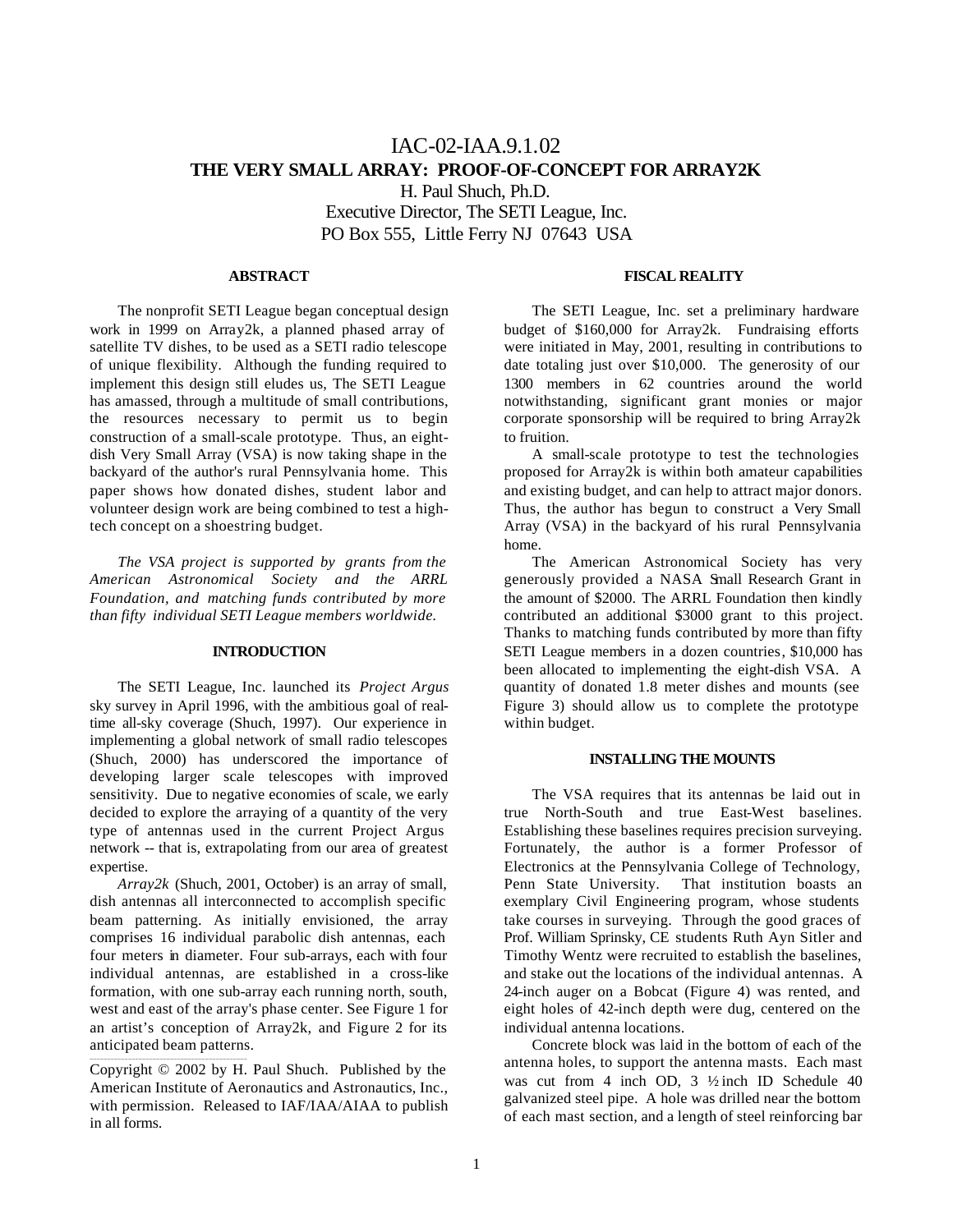placed through it, to prevent twisting of the mast under wind loading (see Figure 5).

The terrain at the VSA site is quite uneven (Figure 6). Leveling the masts was accomplished with two bubble-levels with magnetic backings, stuck to each mast 45 degrees apart (Figure 7). Temporary guys (Figure 8) held the masts in place, while 0.4 cubic yards of concrete were poured into each of the eight holes. Curing time for the concrete was two days, after which time the guy wires could be removed.

Because the VSA site is on rolling terrain, and proper phasing of the array elements requires that the antennas all be at approximately the same absolute altitude, a string level was used to mark trim lines on all eight masts, and they were all adjusted to proper height with a cutoff wheel (see Figure 9). The result is eight masts that appear to the eye not to be level (Figure 10), but in fact are.

#### **AESTHETIC MITIGATION AND PRB-1**

As is good practice in residentially zoned neighborhoods, the author received approval from his Township Board of Supervisors prior to commencing construction of the VSA. However, with eight masts planted, the neighbors immediately began protesting the project to that same Township Board.

Legalities notwithstanding, one must take the concerns of one's neighbors very seriously. We radio amateurs in the United States enjoy a degree of legal protection which our counterparts in other countries well may envy. As the holder of a US Amateur Radio license, constructing an antenna to be used under the rules of the Amateur Radio Service in the allocated ham bands, my antennas fall under the protection of PRB-1, the FCC's federal pre-emption of local zoning regulation over ham radio antennas. Since the VSA is designed to operate within the 23 cm amateur radio band, for reception tests in connection with our W2ETI moonbounce beacon (clearly a ham radio educational and scientific activity), I invoked PRB-1 to my local Township Supervisors.

In brief, PRB-1 recognizes the value to the community of the Amateur Radio Service, acknowledges the importance of antennas to achieve effective ham radio communications, and prohibits local governments from unrealistically restricting ham antennas. And, to my surprise and delight, the local township Solicitor informed my Supervisors at a local Township meeting that PRB-1 did indeed apply, protecting the VSA from zoning restrictions and local regulation.

If you think that ruling allayed my neighbors' concerns, you overestimate the power of reason. Federal regulations aside, they argued to our Township Supervisors, they moved onto our scenic hilltop to enjoy the wonders of nature, not the terrors of technology. Since membership on the Township Board is an elected

position, whose voice do you suppose carries best, that of one lone ham, or a dozen of his voter/neighbors?

Without belaboring the ensuing legalities, suffice it to say that compromise carried the day. Since an amateur radio telescope points generally 'up', and since moonbounce activities can be conducted when the Moon is relatively high in the sky, it was practical to mount the dishes of the VSA relatively close to the ground, pointing up. This permitted me to plant a ring of trees (see Figure 11) around the dishes, shielding them from the view of my neighbors. The sad irony is that the cost of the shrubbery ended up exceeding the cost of the sheet metal. But I have to admit that the forty arbor vitae recently planted in my backyard are attractive -- almost as pretty to my eye as the dishes they mask!

The bottom line is that we each can choose between confrontation and conciliation. Our legal rights notwithstanding, as good neighbors it behooves us, and benefits our hobby, to choose the latter.

#### **MOVING AHEAD**

Trees planted, the first dish appeared within a day (see Figure 12). It flies the same Flag of Earth that graces SETI facilities worldwide. The Flag symbolizes the fact that SETI is carried out on behalf of humankind as a whole. The individual people, organizations, and nations involved are immaterial, since any signal received will belong to all of humanity, and represent Earth's entry into the Galactic community. I can think of no symbol more appropriate for an Amateur Radio educational and scientific project.

At press time, each of the VSA masts was topped with an azimuth-elevation mount. By the time this paper appears in print, those mounts will sport eight more dishes, with the necessary mounts and electronics to recover echoes off the Moon from the W2ETI 1296 MHz EME beacon (Shuch, 2001, November). Whether the VSA paves the way for the more ambitious Array2k project or not, it shows how donated dishes, student labor, and ham ingenuity can combine to test a high-tech concept on a shoestring budget.

#### **REFERENCES:**

Shuch, H. P., Project Argus and the challenge of realtime all-sky SETI, in *Astronomical and biochemical origins and the search for life in the universe*, IAA Colloquium 161, 693 - 700, 1997.

Shuch, H. P., Project Argus: one hundred up, 4900 to go! *IAA-00-IAA.9.1.04*, Oct. 2000.

Shuch, H. P., Array2k: multiple dishes, multiple modes. *IAA-01-IAA.9.1.02*, Oct. 2001.

Shuch, H. P., 2001: A moonbounce odyssey. *QST,* 85(11): 38-43, November 2001.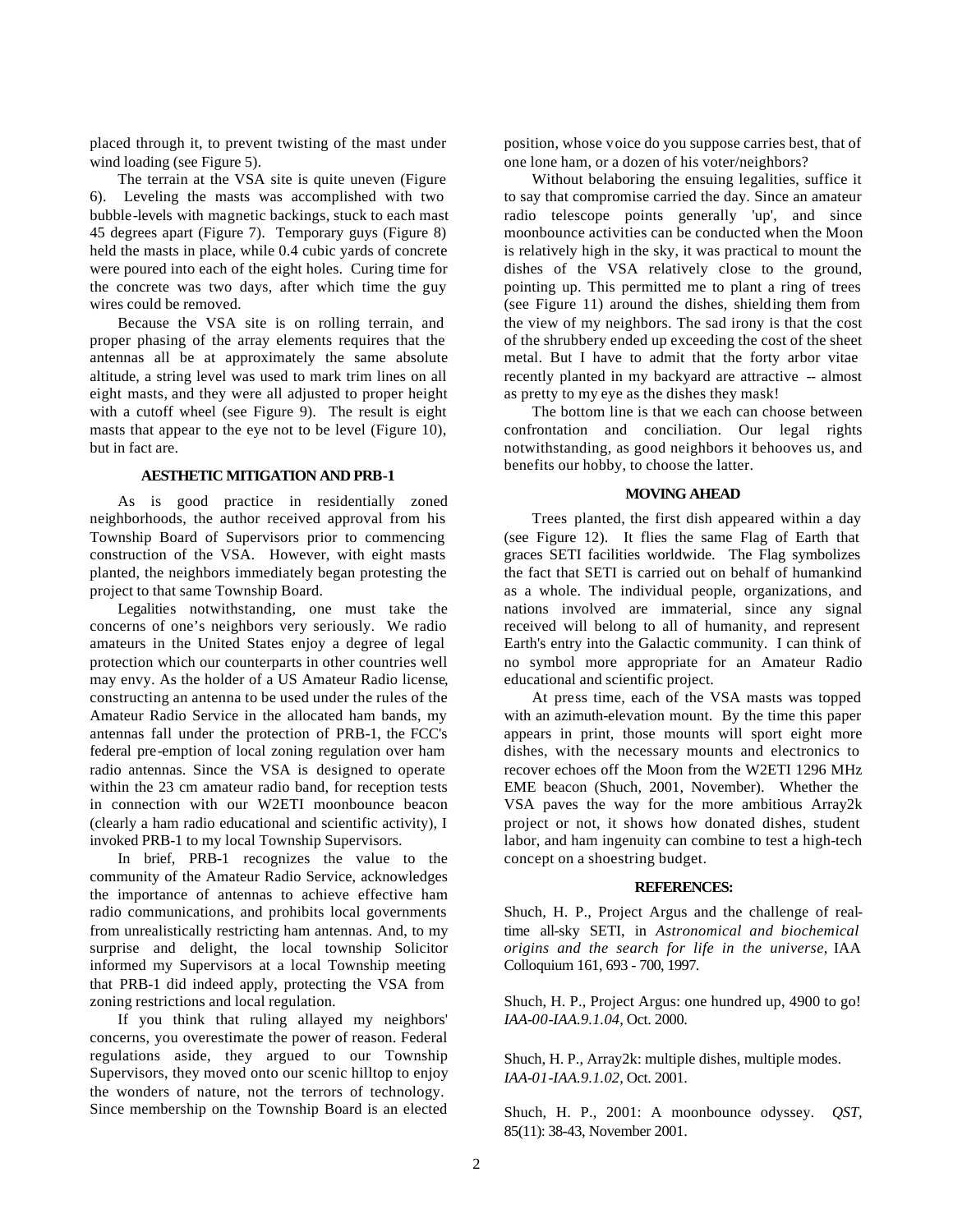

**Figure 1 Array2k Artist's Rendering (© 2000 by Aurore Simonnet)**



**Figure 2 Beam Pattern, plotted in Elevation vs. Azimuth, of the Adaptive Microwave Array in its five operating modes.**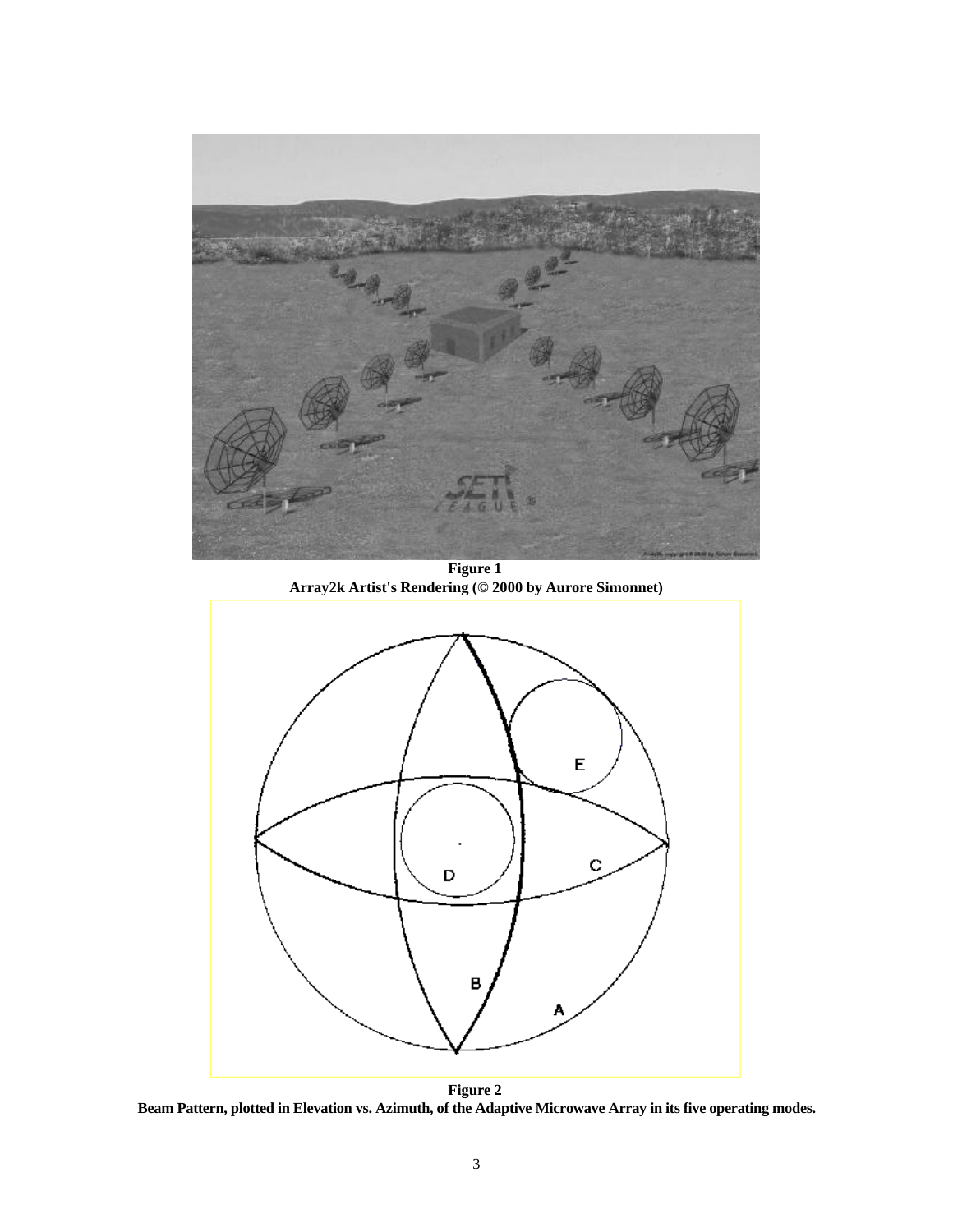

**Figure 3 The author poses with one of 47 donated 1.8 meter dishes.**



**Figure 4 Auger being aligned on first antenna location stake.**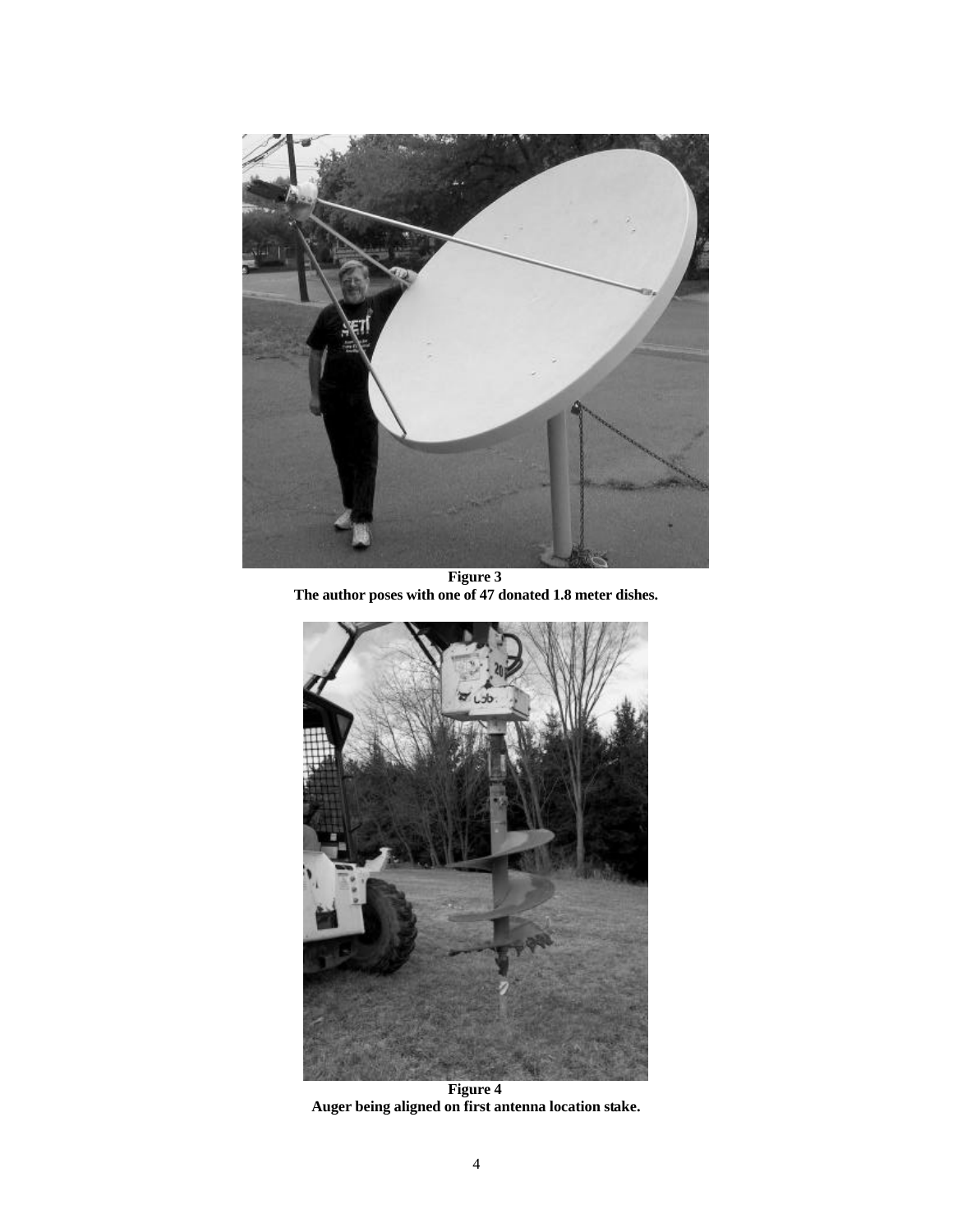

**Figure 5 Mast are set on concrete blocks in each hole, with reinforcing bar to prevent twisting (see text).**



**Figure 6 The rolling terrain of the VSA site belies the fact that the mast is perfectly vertical.**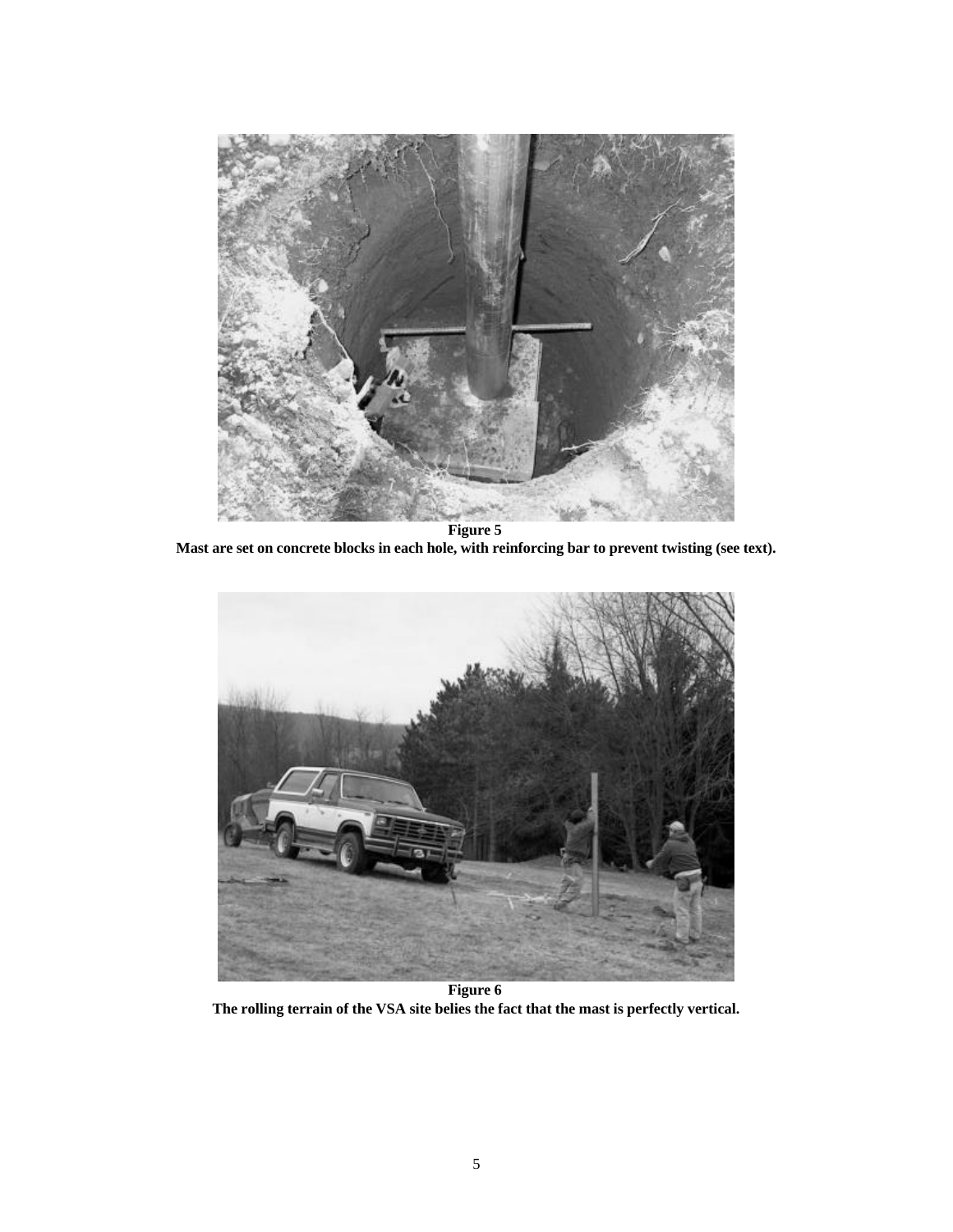

**Figure 7 Two magnetic bubble levels, attached at right angles, facilitate leveling the masts.**



**Figure 8 Temporary guys hold the masts in position during the pouring and setting of the concrete.**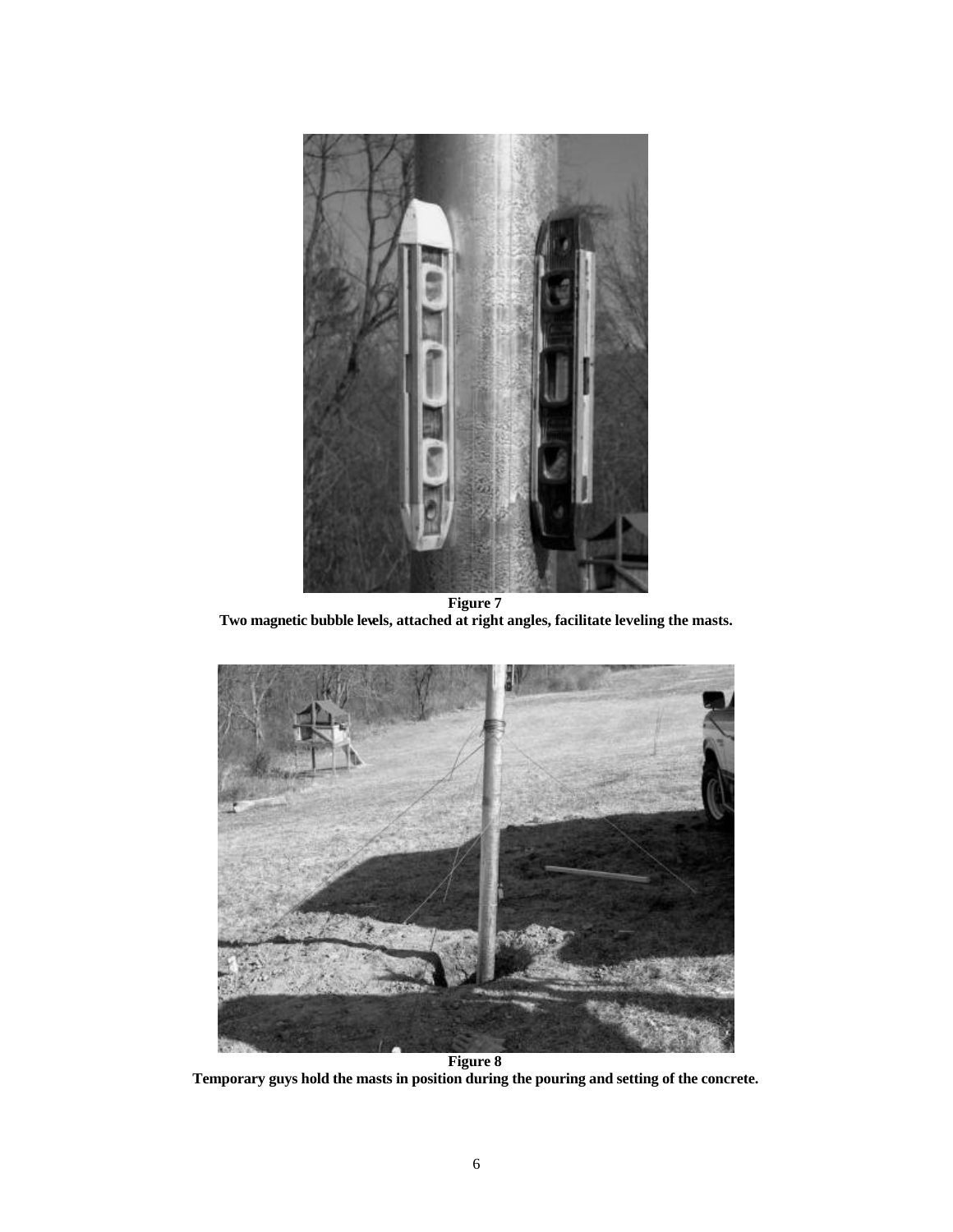

**After measuring with a string level, all eight masts are cut off to the same absolute altitude.**



**Straight and level, the eight masts of the VSA are now ready to receive az-el mounts and dishes.**



**Figure 11 Forty** *Arbor Vitae* **are planted around the VSA to mitigate its visual impact.**